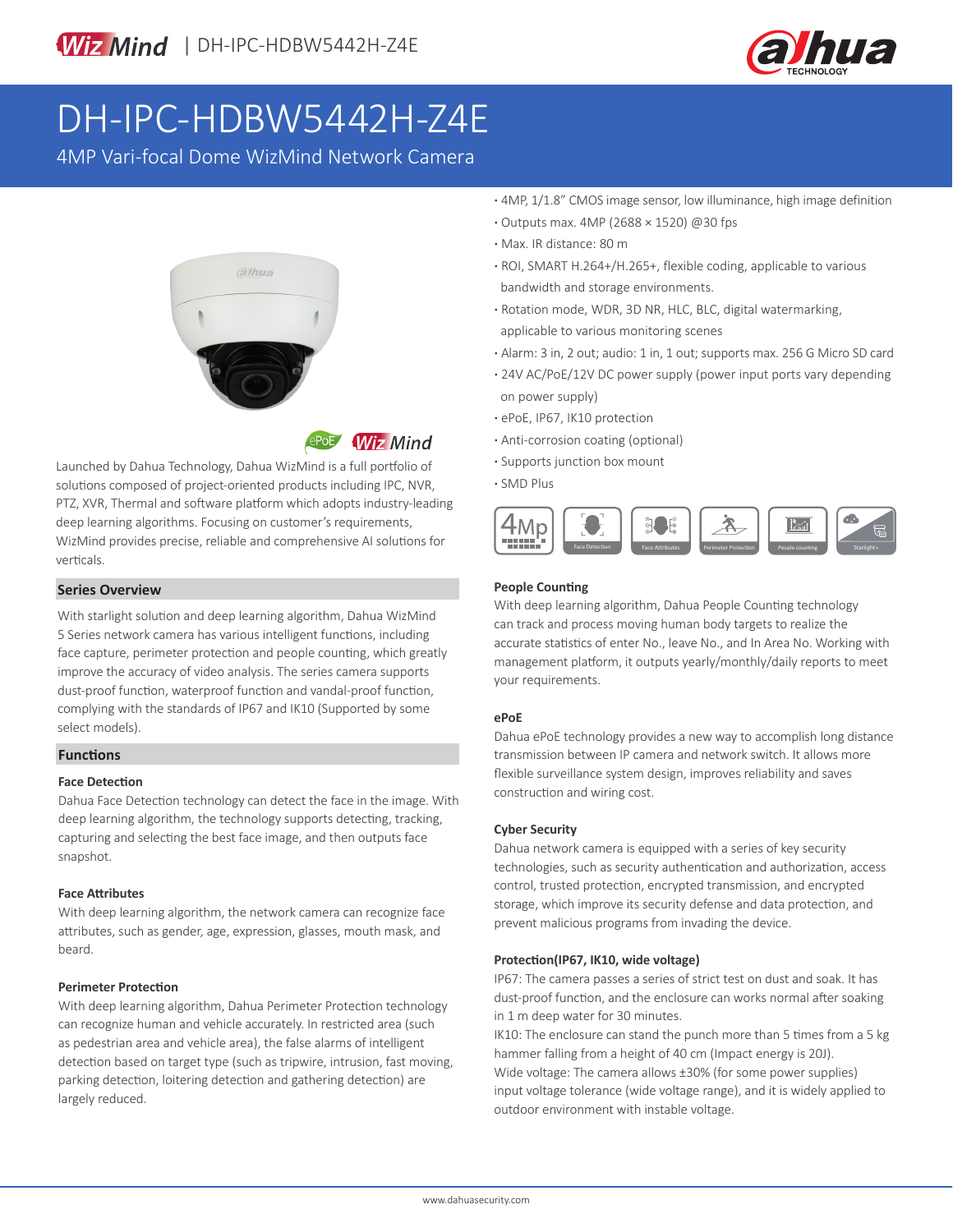### Wiz Mind | DH-IPC-HDBW5442H-Z4E

| <b>Technical Specification</b>    |        |                                                                                                                                                                                                                                                                                                                                                                                                                                                                                                        |                     |                     |                   |  | Support the counting of enter number, leave number |                                                                                                                                                                                                                  |
|-----------------------------------|--------|--------------------------------------------------------------------------------------------------------------------------------------------------------------------------------------------------------------------------------------------------------------------------------------------------------------------------------------------------------------------------------------------------------------------------------------------------------------------------------------------------------|---------------------|---------------------|-------------------|--|----------------------------------------------------|------------------------------------------------------------------------------------------------------------------------------------------------------------------------------------------------------------------|
| Camera                            |        |                                                                                                                                                                                                                                                                                                                                                                                                                                                                                                        |                     |                     |                   |  | <b>People Counting</b>                             | and pass number, and displaying and outputting yearly/<br>monthly/daily reports.<br>Support the counting of number in area, and 4 rules<br>configuration. Count number of people or stay time and<br>link alarm. |
| Image Sensor                      |        | $1/1.8$ " CMOS                                                                                                                                                                                                                                                                                                                                                                                                                                                                                         |                     |                     |                   |  |                                                    |                                                                                                                                                                                                                  |
| Max. Resolution                   |        | 2688 (H) × 1520 (V)                                                                                                                                                                                                                                                                                                                                                                                                                                                                                    |                     |                     |                   |  |                                                    | Support queue management, and 4 rules configuration.<br>Count number of people or stay time and link alarm.                                                                                                      |
| <b>ROM</b>                        |        | 128 MB                                                                                                                                                                                                                                                                                                                                                                                                                                                                                                 |                     |                     |                   |  |                                                    |                                                                                                                                                                                                                  |
| <b>RAM</b>                        |        | 1 GB                                                                                                                                                                                                                                                                                                                                                                                                                                                                                                   |                     |                     |                   |  | Intelligent Search                                 | Work together with Smart NVR to perform refine<br>intelligent search, event extraction and merging to event<br>videos.                                                                                           |
| <b>Scanning System</b>            |        | Progressive                                                                                                                                                                                                                                                                                                                                                                                                                                                                                            |                     |                     |                   |  |                                                    |                                                                                                                                                                                                                  |
| <b>Electronic Shutter Speed</b>   |        | Auto/Manual 1/3 s-1/100,000 s                                                                                                                                                                                                                                                                                                                                                                                                                                                                          |                     |                     |                   |  | Video                                              |                                                                                                                                                                                                                  |
| Min. Illumination                 |        | 0.002 Lux @F1.6                                                                                                                                                                                                                                                                                                                                                                                                                                                                                        |                     |                     |                   |  | Video Compression                                  | H.265; H.264; H.264H; H.264B; MJPEG (only supported<br>by the sub stream)                                                                                                                                        |
| S/N Ratio                         |        | $>56$ dB                                                                                                                                                                                                                                                                                                                                                                                                                                                                                               |                     |                     |                   |  | <b>Smart Codec</b>                                 | Smart H.265+/H.264+                                                                                                                                                                                              |
| <b>Illumination Distance</b>      |        | 80 m (262.5 ft) (IR LED)                                                                                                                                                                                                                                                                                                                                                                                                                                                                               |                     |                     |                   |  |                                                    | Main stream: 2688 × 1520 (1 fps-25/30 fps)                                                                                                                                                                       |
| Illuminator On/Off Control        |        | Auto/Manual                                                                                                                                                                                                                                                                                                                                                                                                                                                                                            |                     |                     |                   |  | Video Frame Rate                                   | $1920 \times 1080$ (1 fps-50/60 fps)<br>Sub stream: D1 (1 fps-50/60 fps)<br>Third stream: 1080p (1 fps-25/30 fps)                                                                                                |
| <b>Illuminator Number</b>         |        | 3 (IR LED)                                                                                                                                                                                                                                                                                                                                                                                                                                                                                             |                     |                     |                   |  |                                                    | *The values above are the max. frame rates of each<br>stream; for multiple streams, the values will be subjected                                                                                                 |
| Pan/Tilt/Rotation Range           |        | Pan: 0°-355°<br>Tilt: 0°-80°                                                                                                                                                                                                                                                                                                                                                                                                                                                                           |                     |                     |                   |  |                                                    | to the total encoding capacity.                                                                                                                                                                                  |
|                                   |        | Rotation: 0°-355°                                                                                                                                                                                                                                                                                                                                                                                                                                                                                      |                     |                     |                   |  | <b>Stream Capability</b>                           | 3 streams<br>2688 × 1520; 2560 × 1440; 2304 × 1296; 1080p (1920 ×                                                                                                                                                |
| Lens<br>Lens Type                 |        | Motorized vari-focal                                                                                                                                                                                                                                                                                                                                                                                                                                                                                   |                     |                     |                   |  | Resolution                                         | 1080); 1.3M (1280 × 960); 720p (1280 × 720); D1 (704<br>× 576/704 × 480); VGA (640 × 480); CIF (352 × 288/352<br>$\times$ 240)                                                                                   |
| Mount Type                        |        | Module                                                                                                                                                                                                                                                                                                                                                                                                                                                                                                 |                     |                     |                   |  | <b>Bit Rate Control</b>                            | CBR/VBR                                                                                                                                                                                                          |
| Focal Length                      |        | 8 mm-32 mm                                                                                                                                                                                                                                                                                                                                                                                                                                                                                             |                     |                     |                   |  | Video Bit Rate                                     | H.264: 32 kbps-8192 kbps<br>H.265: 32 kbps-8192 kbps                                                                                                                                                             |
| Max. Aperture                     |        | F1.6 (Constant)                                                                                                                                                                                                                                                                                                                                                                                                                                                                                        |                     |                     |                   |  | Day/Night                                          | Auto (ICR)/Color/B/W                                                                                                                                                                                             |
|                                   |        | Horizontal: 42°-15°                                                                                                                                                                                                                                                                                                                                                                                                                                                                                    |                     |                     |                   |  | <b>BLC</b>                                         | Yes                                                                                                                                                                                                              |
| Field of View                     |        | Vertical: 23°-8°<br>Diagonal: 49°-17°                                                                                                                                                                                                                                                                                                                                                                                                                                                                  |                     |                     |                   |  | <b>HLC</b>                                         | Yes                                                                                                                                                                                                              |
| Iris Type                         |        | Auto                                                                                                                                                                                                                                                                                                                                                                                                                                                                                                   |                     |                     |                   |  | <b>WDR</b>                                         | 140 dB                                                                                                                                                                                                           |
| Close Focus Distance              |        | 2.5 m-6 m (8.2 ft-19.7 ft)                                                                                                                                                                                                                                                                                                                                                                                                                                                                             |                     |                     |                   |  | Scene Self-adaptation                              |                                                                                                                                                                                                                  |
|                                   | Lens   | Detect                                                                                                                                                                                                                                                                                                                                                                                                                                                                                                 | Observe             | Recognize           | Identify          |  | (SSA)                                              | Yes                                                                                                                                                                                                              |
| <b>DORI</b>                       | W      | 150.0 m<br>(492.1 ft)                                                                                                                                                                                                                                                                                                                                                                                                                                                                                  | 60.0 m<br>(75.5 ft) | 30.0 m<br>(98.4 ft) | 15 m<br>(49.2 ft) |  | White Balance                                      | Auto/natural/street lamp/outdoor/manual/regional<br>custom                                                                                                                                                       |
| Distance                          |        | 400.0 m                                                                                                                                                                                                                                                                                                                                                                                                                                                                                                | 160.0 m             | 80.0 m              | 40.0 m            |  | Gain Control                                       | Auto/Manual                                                                                                                                                                                                      |
|                                   | $\top$ | (1312.3 ft)                                                                                                                                                                                                                                                                                                                                                                                                                                                                                            | (521.9 ft)          | (262.5 ft)          | (131.2 ft)        |  | Noise Reduction                                    | 3D NR                                                                                                                                                                                                            |
| Smart Event                       |        |                                                                                                                                                                                                                                                                                                                                                                                                                                                                                                        |                     |                     |                   |  | <b>Motion Detection</b>                            | OFF/ON (4 areas)                                                                                                                                                                                                 |
| IVS                               |        | Abandoned object; missing object                                                                                                                                                                                                                                                                                                                                                                                                                                                                       |                     |                     |                   |  | Region of Interest (RoI)                           | Yes (4 areas)                                                                                                                                                                                                    |
| <b>Heat Map</b>                   |        | Yes                                                                                                                                                                                                                                                                                                                                                                                                                                                                                                    |                     |                     |                   |  | <b>Electronic Image</b><br>Stabilization (EIS)     | Yes                                                                                                                                                                                                              |
| Professional, intelligent         |        |                                                                                                                                                                                                                                                                                                                                                                                                                                                                                                        |                     |                     |                   |  | <b>Smart Illumination</b>                          | Yes                                                                                                                                                                                                              |
| <b>IVS (Perimeter Protection)</b> |        | Tripwire; intrusion; fast moving (the three functions<br>support the classification and accurate detection<br>of vehicle and human); loitering detection; people<br>gathering; parking detection                                                                                                                                                                                                                                                                                                       |                     |                     |                   |  | Defog                                              | Yes                                                                                                                                                                                                              |
|                                   |        |                                                                                                                                                                                                                                                                                                                                                                                                                                                                                                        |                     |                     |                   |  | Image Rotation                                     | 0°/90°/180°/270°                                                                                                                                                                                                 |
| <b>Face Detection</b>             |        | Face detection; track; optimization; snapshot; report high<br>quality picture; face enhancement; face exposure; face<br>attribute extract, 6 attributes and 8 expressions: Gender,<br>age, glasses, expressions (anger, calm, happiness,<br>sadness, disgust, surprise, confusion and fear), mask,<br>beard; face matting setting: face, single inch photo; three<br>snapshot methods: real-time snapshot, optimization<br>snapshot, quality priority; face angle filter; optimization<br>time setting |                     |                     |                   |  | Mirror                                             | Yes                                                                                                                                                                                                              |
|                                   |        |                                                                                                                                                                                                                                                                                                                                                                                                                                                                                                        |                     |                     |                   |  | <b>Privacy Masking</b>                             | 4 areas                                                                                                                                                                                                          |
|                                   |        |                                                                                                                                                                                                                                                                                                                                                                                                                                                                                                        |                     |                     |                   |  | Audio                                              |                                                                                                                                                                                                                  |
|                                   |        |                                                                                                                                                                                                                                                                                                                                                                                                                                                                                                        |                     |                     |                   |  | Audio Compression                                  | PCM; G.711a; G.711Mu; G.726; G.723                                                                                                                                                                               |
|                                   |        |                                                                                                                                                                                                                                                                                                                                                                                                                                                                                                        |                     |                     |                   |  |                                                    |                                                                                                                                                                                                                  |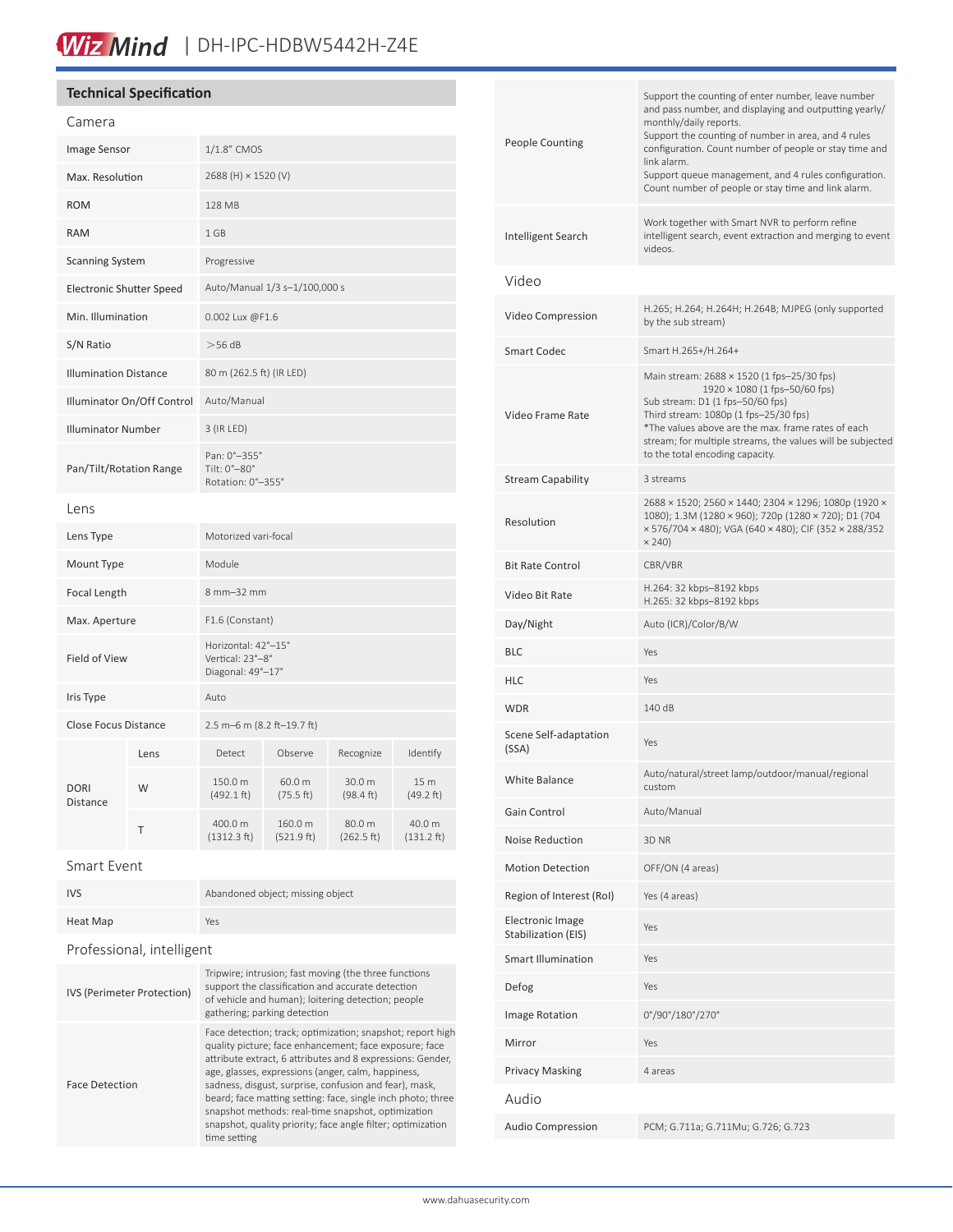# Wiz Mind | DH-IPC-HDBW5442H-Z4E

| Alarm                       |                                                                                                                                                                                                                                                                                                                                                                                                                                                                                                       |  |  |  |  |
|-----------------------------|-------------------------------------------------------------------------------------------------------------------------------------------------------------------------------------------------------------------------------------------------------------------------------------------------------------------------------------------------------------------------------------------------------------------------------------------------------------------------------------------------------|--|--|--|--|
| Alarm Event                 | No SD card; SD card full; SD card error; network<br>disconnection; IP conflict; illegal access; motion<br>detection; video tampering; defocus detection; scene<br>changing; intrusion; tripwire; abandoned object;<br>missing object; fast moving; parking detection; loitering<br>detection; people gathering; input abnormal detection;<br>intensity change detection; people counting; face<br>detection; people counting in area; stay alarm; people<br>No. exception detection; queue management |  |  |  |  |
| Network                     |                                                                                                                                                                                                                                                                                                                                                                                                                                                                                                       |  |  |  |  |
| Network                     | RJ-45 (10/100 Base-T)                                                                                                                                                                                                                                                                                                                                                                                                                                                                                 |  |  |  |  |
| <b>SDK and API</b>          | Yes                                                                                                                                                                                                                                                                                                                                                                                                                                                                                                   |  |  |  |  |
| <b>Cyber Security</b>       | Video encryption; firmware encryption; configuration<br>encryption; Digest; WSSE; account lockout; security logs;<br>IP/MAC filtering; generation and importing of X.509<br>certification; syslog; HTTPS; 802.1x; trusted boot; trusted<br>execution; trusted upgrade                                                                                                                                                                                                                                 |  |  |  |  |
| Protocol                    | IPv4; IPv6; HTTP; TCP; UDP; ARP; RTP; RTSP; RTCP;<br>RTMP; SMTP; FTP; SFTP; DHCP; DNS; DDNS; QoS; UPnP;<br>NTP; Multicast; ICMP; IGMP; NFS; SAMBA; PPPoE; SNMP                                                                                                                                                                                                                                                                                                                                        |  |  |  |  |
| Interoperability            | ONVIF (Profile S/Profile G/Profile T); CGI; Milestone;<br>Genetec; P2P                                                                                                                                                                                                                                                                                                                                                                                                                                |  |  |  |  |
| User/Host                   | 20 (Total bandwidth: 80 M)                                                                                                                                                                                                                                                                                                                                                                                                                                                                            |  |  |  |  |
| Storage                     | FTP; SFTP; Micro SD card (support max. 256 G); NAS                                                                                                                                                                                                                                                                                                                                                                                                                                                    |  |  |  |  |
| <b>Browser</b>              | IE: IE8 and later<br>Chrome<br>Firefox<br>Safari: Safari 12 and later                                                                                                                                                                                                                                                                                                                                                                                                                                 |  |  |  |  |
| Management Software         | Smart PSS; DSS; DMSS                                                                                                                                                                                                                                                                                                                                                                                                                                                                                  |  |  |  |  |
| Mobile Phone                | IOS; Android                                                                                                                                                                                                                                                                                                                                                                                                                                                                                          |  |  |  |  |
| Certification               |                                                                                                                                                                                                                                                                                                                                                                                                                                                                                                       |  |  |  |  |
| Certification               | CE-LVD: EN62368-1,EN60950-22 (optional)<br>CE-EMC: Electromagnetic Compatibility Directive<br>2014/30/EU<br>FCC: 47 CFR FCC Part 15, Subpart B<br>UL/CUL: UL60950-1 CAN/CSA C22.2 No.60950-1-07,UL<br>50E NEMA Type 4X (optional)                                                                                                                                                                                                                                                                     |  |  |  |  |
| Port                        |                                                                                                                                                                                                                                                                                                                                                                                                                                                                                                       |  |  |  |  |
| Audio Input                 | 1 channel (terminal)                                                                                                                                                                                                                                                                                                                                                                                                                                                                                  |  |  |  |  |
| Audio Output                | 1 channel (terminal)                                                                                                                                                                                                                                                                                                                                                                                                                                                                                  |  |  |  |  |
| Alarm Input                 | 3 channels in: 5mA 3V-5V DC                                                                                                                                                                                                                                                                                                                                                                                                                                                                           |  |  |  |  |
| Alarm Output                | 2 channels out: 300mA 12V DC                                                                                                                                                                                                                                                                                                                                                                                                                                                                          |  |  |  |  |
| Power                       |                                                                                                                                                                                                                                                                                                                                                                                                                                                                                                       |  |  |  |  |
| Power Supply                | 12V DC (±25%)/24V AC (±30%)/PoE (802.3af) /ePoE                                                                                                                                                                                                                                                                                                                                                                                                                                                       |  |  |  |  |
| Power Consumption           | Basic power consumption: 3.6W (12V DC); 3.1W (24V<br>AC); 4.4W (PoE)<br>Max. power consumption (H.265 + max. stream +<br>intelligent function + IR LED + focus): 11.7W (12V DC);<br>11.3W (24V AC); 11.9W (PoE)                                                                                                                                                                                                                                                                                       |  |  |  |  |
| Environment                 |                                                                                                                                                                                                                                                                                                                                                                                                                                                                                                       |  |  |  |  |
| <b>Operating Conditions</b> | -30°C to +60°C (-22°F to +140°F)/Less than 95% RH                                                                                                                                                                                                                                                                                                                                                                                                                                                     |  |  |  |  |

Strorage Conditions –40°C to +60°C (–40°F to +140°F)

| <b>Protection Grade</b> | IP67, IK10, Anti-Corrosion Protection: NEMA 4X (optional) |  |  |
|-------------------------|-----------------------------------------------------------|--|--|
| Structure               |                                                           |  |  |
| Casing                  | Metal                                                     |  |  |
| <b>Dimensions</b>       | 129.1 mm × $\Phi$ 157.9mm (5.1"× $\Phi$ 6.2")             |  |  |
| Net Weight              | 1500.0 g (3.3 lb)                                         |  |  |
| <b>Gross Weight</b>     | 1600.0 g (3.5 lb)                                         |  |  |

| <b>Ordering Information</b> |                       |                                                     |  |  |  |  |
|-----------------------------|-----------------------|-----------------------------------------------------|--|--|--|--|
| <b>Type</b>                 | Model                 | Description                                         |  |  |  |  |
|                             | DH-IPC-HDBW5442HP-74F | 4MP Vari-focal Dome WizMind<br>Network Camera, PAL  |  |  |  |  |
| 4MP                         | DH-IPC-HDBW5442HN-74F | 4MP Vari-focal Dome WizMind<br>Network Camera, NTSC |  |  |  |  |
| Camera                      | IPC-HDBW5442HP-74F    | 4MP Vari-focal Dome WizMind<br>Network Camera, PAL  |  |  |  |  |
|                             | IPC-HDBW5442HN-74F    | 4MP Vari-focal Dome WizMind<br>Network Camera, NTSC |  |  |  |  |
|                             | PFA773                | Wall Mount                                          |  |  |  |  |
|                             | PFB211W               | Pole Mount                                          |  |  |  |  |
|                             | <b>PFA152-F</b>       | Pole Mount                                          |  |  |  |  |
| Accessories<br>(Optional)   | <b>PFA101</b>         | <b>Ceiling Mount</b>                                |  |  |  |  |
|                             | PFB300C               | Ceiling Mount                                       |  |  |  |  |
|                             | <b>PFM900-F</b>       | Integrated Mount Tester                             |  |  |  |  |
|                             | <b>PFM321D</b>        | 12V 1A Power Adapter                                |  |  |  |  |

### **Accessories**

### **Optional**



Wall Mount



PFB211W Pole Mount





Ceiling Mount



PFA101 Ceiling Mount

PFM321D 12V 1A Power Adapter

PFA152-E





PFM900-E Integrated Mount Tester